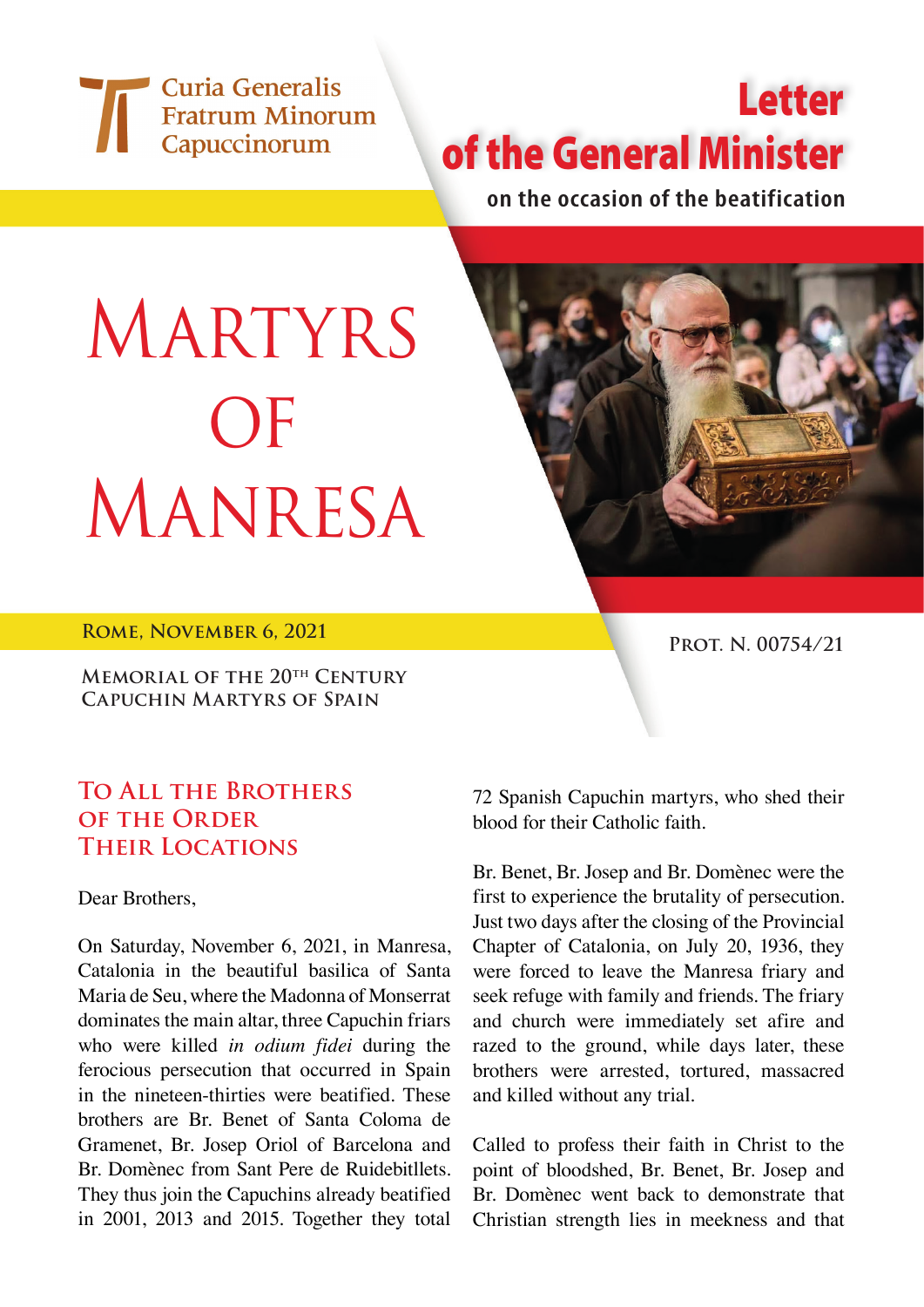violence is overcome with love and forgiveness. Apowerful lesson and a perennial example that encourages us never to doubt the goodness of God and his providence. In every situation he knows how to give his disciples certain hope, and at the same time a clear awareness that in the end it is not hatred but love that wins.

Briefly, I'd like to touch upon some highlights from their lives.

Blessed Benet (born Josep Domènech i Bonet) was born in the village of Santa Coloma de Gramenet on September 6, 1892, to a humble and deeply Catholic peasant family. He was baptized on September 11, 1892 and made his first communion on May 30, 1903.

Sensing the call to the priesthood, in 1903 he entered the minor seminary of Barcelona. After a few years, he more clearly understood the calling to the religious life; on February 18, 1909, he was invested with the Capuchin habit at the novitiate of Arenys de Mar in the Province of Barcelona and on February 20, 1910, he made his first profession. He solemnly professed in the friary of Sarriá (Barcelona) on February 23, 1913 and was ordained a priest on May 29, 1915.

His spent most of his religious life between the two formation houses of Igualada and Manresa, while also engaging in preaching ministry. On August 6, 1936, he was captured by the militiamen. They wanted him to blaspheme, but he refused. They then took him to a place near Manresa called La Culla, where he was killed.

Blessed Josep Oriol of Barcelona (born Jaume Barjau Martì) was born in Barcelona on July 25, 1891. The family was very Christian and wealthy. He was baptized on July 28, 1891, and on June 7, 1892, he received the sacrament of confirmation. He made his first communion at the age of nine. At the instigation of his brother, he entered the seminary of Barcelona but, not having passed the first-year exams, he tried to learn a trade. Strongly attracted to the Capuchin life, he entered the novitiate on October 21, 1906, and continued his formation first in the convent of Igualada and later in those of Olot and Sarriá in Barcelona. He solemnly professed on August 15, 1911 and was ordained a priest on May 29, 1915. He taught liturgy, Hebrew and ecclesiastical history in the theological school of Sarriá. In 1925 he was assigned to the friary of Manresa and there devoted himself to preaching, hearing confessions and giving spiritual direction.

On July 24, 1936, while he was bringing communion to a Poor Clare nun, he was identified and arrested by the militiamen. That same evening, he was taken out of Manresa and was shot to death.

Blessed Domènec da Sant Pere de Ruidebitllets (born Joan Romeu Canadell) was born on December 11, 1882 into a peasant family. He was baptized on December 17, 1882 and was confirmed on July 23, 1886. He spent his early school years in the village school, whose parish priest, seeing the seeds of his vocation, prepared him to enter the seminary of Barcelona. Having entered in 1897, he successfully completed his philosophicaltheological studies and was ordained a priest on May 25, 1907. He was attracted, however, by Franciscan religious life and the following year, on October 3, 1908, he entered the Capuchin novitiate. He made his temporary profession on October 4, 1909, and his solemn profession on October 4, 1912. During that period of initial formation in the Capuchin life, he devoted himself fruitfully to preaching